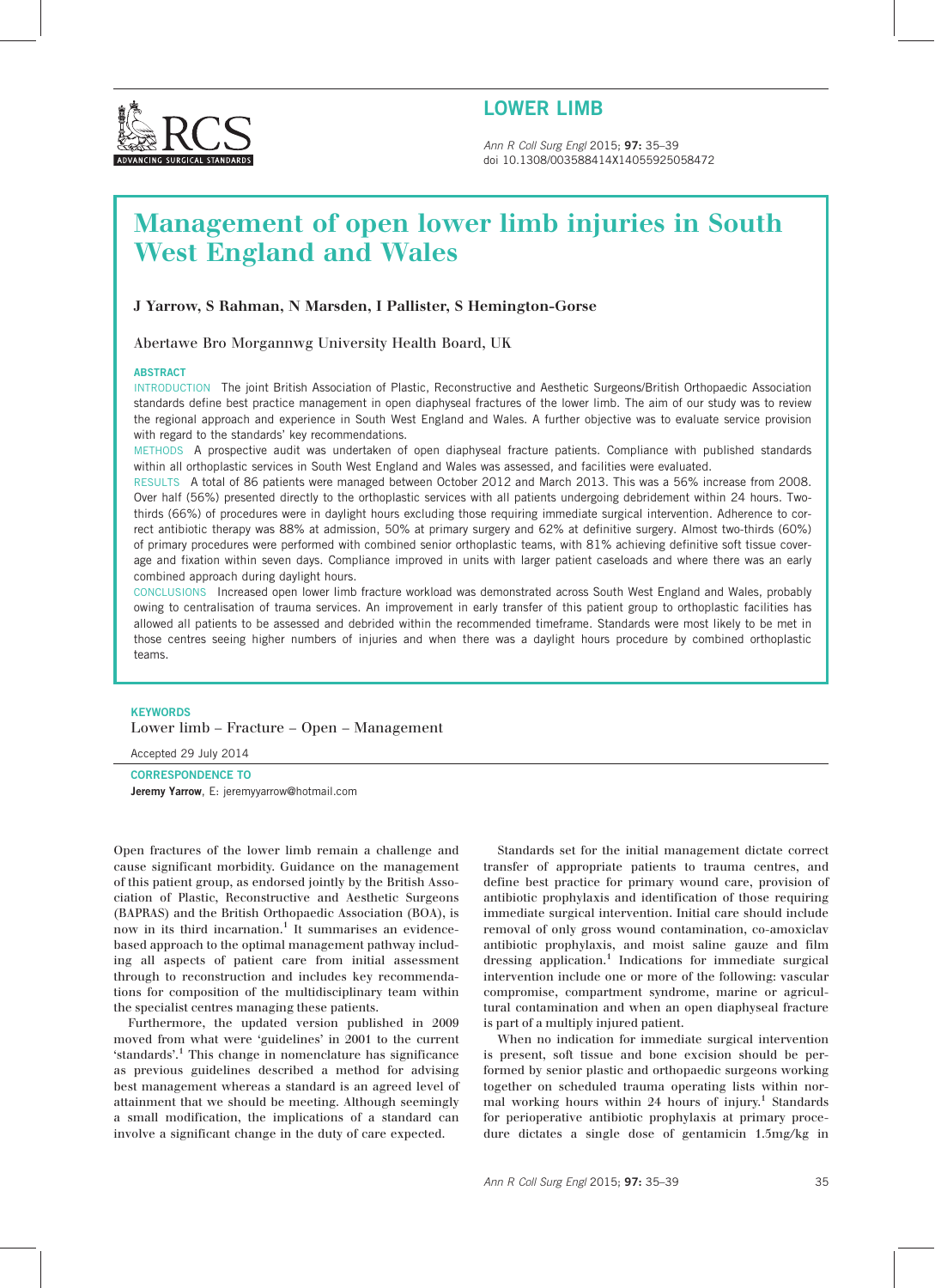addition to co-amoxiclav prophylaxis. The standards define a 'best evidence' approach to intermediate dressing when not performing immediate wound coverage and can be either a vacuum foam dressing or an antibiotic bead pouch.

With little evidence for the 'five-day rule', the standard for definitive coverage alongside skeletal fixation was set at within the first seven days from injury.<sup>1</sup> Additional prescription of antibiotics along with co-amoxiclav at the time of definitive skeletal fixation should be both gentamicin 1.5mg/kg and either vancomycin or teicoplanin.

Key factors in the management of open diaphyseal injuries include the experience and facilities available to the medical services. The published literature suggests the ideal of low infection and high bone union rates in complex lower limb trauma patients can be best met in 'specialist centres'. 1–3 Furthermore, in the specialist centres, there should be an appropriate and experienced multidisciplinary team, there should be sufficient and dedicated facilities, and the centres should receive a sufficient case volume. Fifteen requirements are summarised in the standards and are needed as constituent parts to a specialist centre.<sup>1</sup> These requirements cover areas including the surgical team, facilities and service provision, the extended multidisciplinary team and case volume/ audit.

The South West England and Wales area is a large geographical region served by 6 plastic surgery units with a collective catchment of over 9.2 million people.<sup>4</sup> Our study aimed to assess this supraregional area's compliance with the published standards (including immediate, early and late management) and to evaluate service provision with regard to the key recommendations of the standards.

# **Methods**

This multicentre prospective study was conducted including all open tibial diaphyseal fractures admitted to Bristol (Frenchay Hospital), Exeter (Royal Devon and Exeter Hospital), Plymouth (Derriford Hospital), Portsmouth (Queen Alexandra Hospital), Salisbury (Salisbury District Hospital) and Swansea (Morriston Hospital). All patients were included for a six-month period from October 2012 to March 2013. Patients admitted during this period but not discharged by 31 March 2013 were included while open tibial intra-articular fractures (eg plateau, pilon or malleolar) were excluded. Data were entered prospectively using an agreed proforma and focused on three phases of acute care: initial management, intermediate care (primary surgical management) and definitive surgical management. The study was undertaken by the plastic surgery teams in their respective units.

After completion of the audit period, a questionnaire survey was conducted of all six units to assess service provision against the key recommendations published in the 2009 BAP-RAS/BOA standards.<sup>1</sup> The questionnaire was sent to each unit with completion requested by the lead consultant plastic surgeon for lower limb trauma. The wording of the statements in the survey was unchanged from that documented in the standards. The survey was answered based on a 'best fit' response. The responses were:  $1 = never$ ;  $2 = almost never$ ;  $3 =$  sometimes;  $4 =$  almost always; and  $5 =$  always.

# **Results**

A total of 86 open diaphyseal fracture patients were managed by the 6 plastic surgery units in the 6-month study period. In 56% of cases, the patient presented directly to the emergency department at the specialist hospital. The range between units (RBU) was 23–100%.

#### Initial management

The standards necessitate identification of appropriate patients for referral based on fracture pattern and soft tissue injury.<sup>1</sup> All patients seen initially outside of the 6 units (44% of the patient group) were transferred appropriately and within 24 hours.

As part of initial management, wound care standards are detailed in the BAPRAS/BOA document.<sup>1</sup> Where no dressing was documented, non-compliance was assumed. Thirty per cent compliance was achieved (RBU: 0–85%).

Correct antibiotic prophylaxis was prescribed and administered in 88% of cases (RBU: 69–100%).

Immediate surgical intervention was indicated and performed in 34% of cases (30 patients). All 30 patients were admitted directly to the orthoplastic units. Indications were sometimes multiple but included 16% with vascular compromise, 12% with compartment syndrome, 5% with marine or agricultural contamination and 15% as part of management of a multiply injured patient.

#### Intermediate management/primary surgery

In our patient group, eight patients had single stage debridement, skeletal fixation and soft tissue coverage. All primary procedures (either debridement or single stage fixation and soft tissue coverage) were completed within 24 hours. Excluding the 'immediate intervention' group, 66% of cases (RBU: 0–100%) were undertaken during daylight hours (taken as between 8am and 5pm). Correct antibiotics were prescribed in a mean of 50% of cases (RBU: 50–100%).

When examining the surgical teams involved with the primary procedure, the orthopaedic teams included a senior surgeon (ST8 or above) in 98% of cases (RBU: 92–100%). When looking at the plastic surgery team, the mean was 55% (RBU: 0–100%). Correct primary wound dressings were used in 75% of cases (RBU: 40–100%).

#### Definitive wound management

In the study group, 81% (RBU: 38%–100%) had definitive fixation and soft tissue cover within seven days of injury. Correct antibiotic prophylaxis was prescribed in 62% of cases (RBU: 23–100%).

#### Service questionnaire

The questionnaire response rate was 100% from the six units. The survey can be broken down into four general areas: surgical team, service provision, multidisciplinary team and audit/case volume. The full results are available in Table 1.

Surgical team: Regarding the expected requirements of the surgical team in a specialist centre, all units responded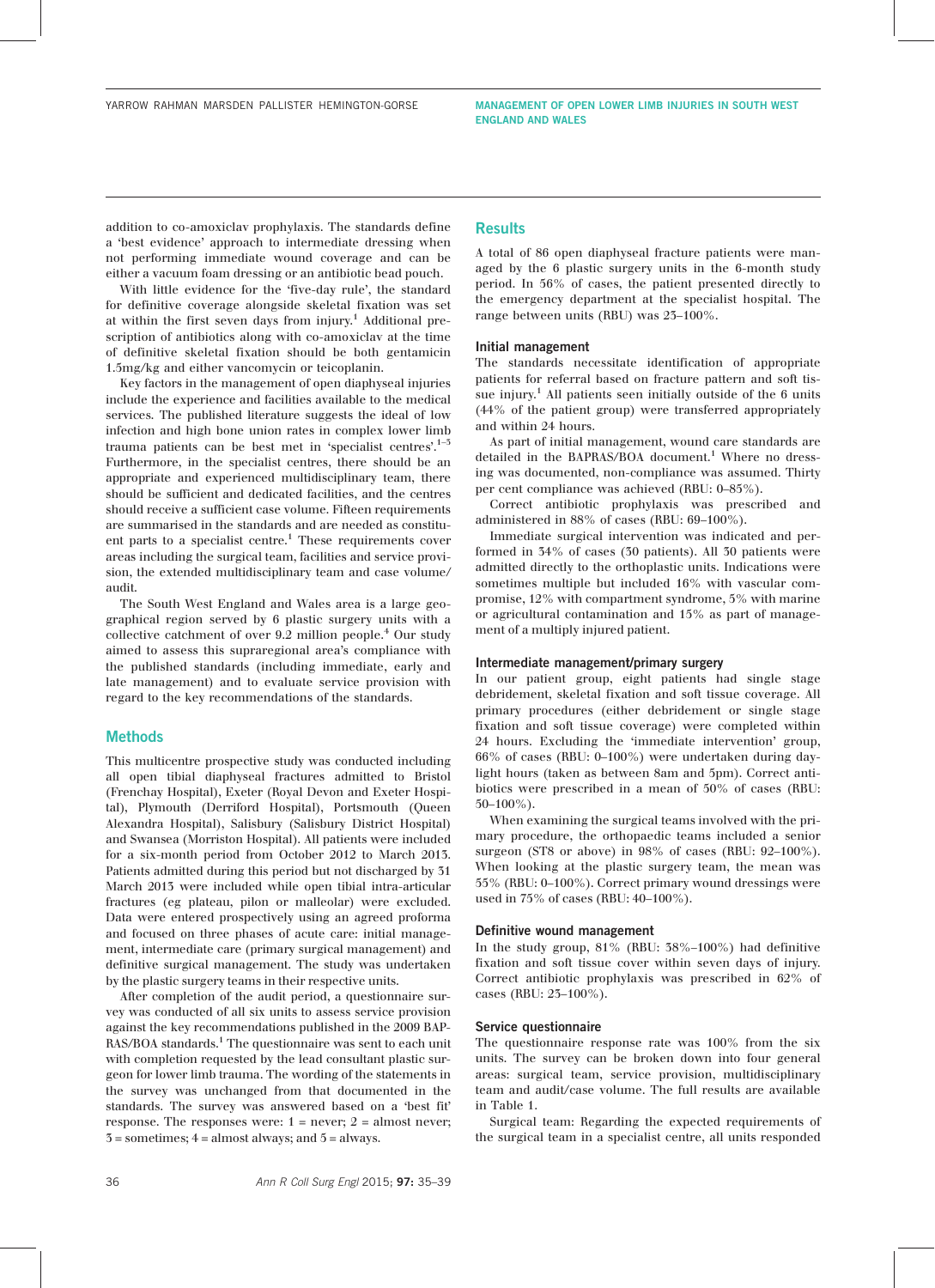YARROW RAHMAN MARSDEN PALLISTER HEMINGTON-GORSE MANAGEMENT OF OPEN LOWER LIMB INJURIES IN SOUTH WEST ENGLAND AND WALES

| Survey results from the six units on specialist centre requirements<br>Table 1 |                |              |                  |                |                |
|--------------------------------------------------------------------------------|----------------|--------------|------------------|----------------|----------------|
|                                                                                | <b>Never</b>   | Almost never | <b>Sometimes</b> | Almost always  | <b>Always</b>  |
| Multidisciplinary team                                                         |                |              |                  | 4              | 2              |
| Primary surgical management at specialist centre                               |                |              |                  | 4              | $\overline{c}$ |
| Orthopaedic consultant with special expertise in trauma                        |                |              | 2                |                | 3              |
| Plastic surgery consultant with expertise in vascular reconstruction           |                |              |                  | 4              | $\mathcal{P}$  |
| Microbiologist with musculoskeletal expertise                                  | 1              | 1            | $\overline{2}$   | $\overline{2}$ |                |
| Emergency imaging including interventional radiology                           |                |              | 1                | $\overline{2}$ | $\overline{2}$ |
| Artificial limb team access                                                    |                |              |                  |                | 4              |
| Physical and psychosocial rehabilitation                                       |                |              | $\mathbf{1}$     | 1              | 4              |
| Facilities for simultaneous debridement                                        |                |              |                  | 2              | 3              |
| Combined orthoplastic rounds                                                   | $\overline{2}$ |              | 2                |                |                |
| Combined surgical planning in all cases                                        |                |              |                  | 3              |                |
| Dedicated combined theatre sessions                                            | 3              |              |                  |                |                |
| Ongoing audit                                                                  |                | $\mathbf{1}$ |                  |                | 3              |
| ≥30 cases per annum                                                            | $\overline{2}$ |              |                  |                | 3              |
| Appropriate ICU facilities available                                           |                |              |                  |                | 5              |
| $ICU =$ intensive care unit                                                    |                |              |                  |                |                |

that a team including orthopaedic and plastic surgeons with appropriate experience was almost always available (4/6 units) or always available (2/6 units). In terms of the orthoplastic surgical experience, 2/6 units responded that an orthopaedic team with a special interest in trauma was only sometimes available to their unit. Consultant plastic surgeons with an interest in vascular reconstruction were available either almost always (4/6 units) or always (2/6 units).

Service provision: Facilities for simultaneous debridement by orthopaedic and plastic surgical teams were always available in only 3/6 units but almost always available in 2/6 units. Most units did not always attain combined surgical planning although 4/6 units felt this almost always happened. The availability of dedicated combined theatre sessions was never available in half of the units. Most units (4/6 units) had good access (always or almost always) to a 24-hour interventional radiology service with 5 units having good access to an artificial limb team.

Multidisciplinary team: Provision of an appropriate multidisciplinary team across the units was mixed with good access to appropriate intensive care facilities, physiotherapists and psychosocial rehabilitation. No unit reported that orthoplastic and multidisciplinary ward rounds were always available. The availability of specialist microbiological expertise was also mixed with 2/6 units never or almost never having access.

Case load/audit: Only half of all units always participate in ongoing audit of their open lower limb patients with the same proportion having ≥30 cases annually.

# **Discussion**

The increase in patients seen at orthoplastic centres is most likely attributable to a change in referral pathway with early involvement of the specialist centres. The 44% of patients who presented initially to non-orthoplastic units were all referred and admitted to specialist centres within 24 hours. This is a significant improvement from previously published rates. $4,5$  One limitation of this study was that data could only be collected on patients referred to the centres.

Despite clear guidance towards simple, cheap and readily available dressings, a significant variation was seen across the region with only 30% of primary dressings managed correctly. The majority of non-compliance was due to application of povidone-iodine impregnated alternatives or non-documentation. Subset analysis showed minimal difference in primary dressings regardless of unit caseload. Potential failure points for primary dressings may lie outside of orthoplastic departments and at the point of first patient contact.

Intermediate dressings showed less variation and greater median compliance than that for primary dressings. Difficulties in acquiring a negative pressure dressing system were reported in less than 5% of cases. Subset analysis when senior orthoplastic teams were involved did highlight a difference. The median compliance rate for intermediate dressings improved from 66% to 86%. An improvement from 80% to 90% was also seen with daylight hours operating.

A high level of compliance was demonstrated with antibiotic prophylaxis. Non-compliance was commonly due to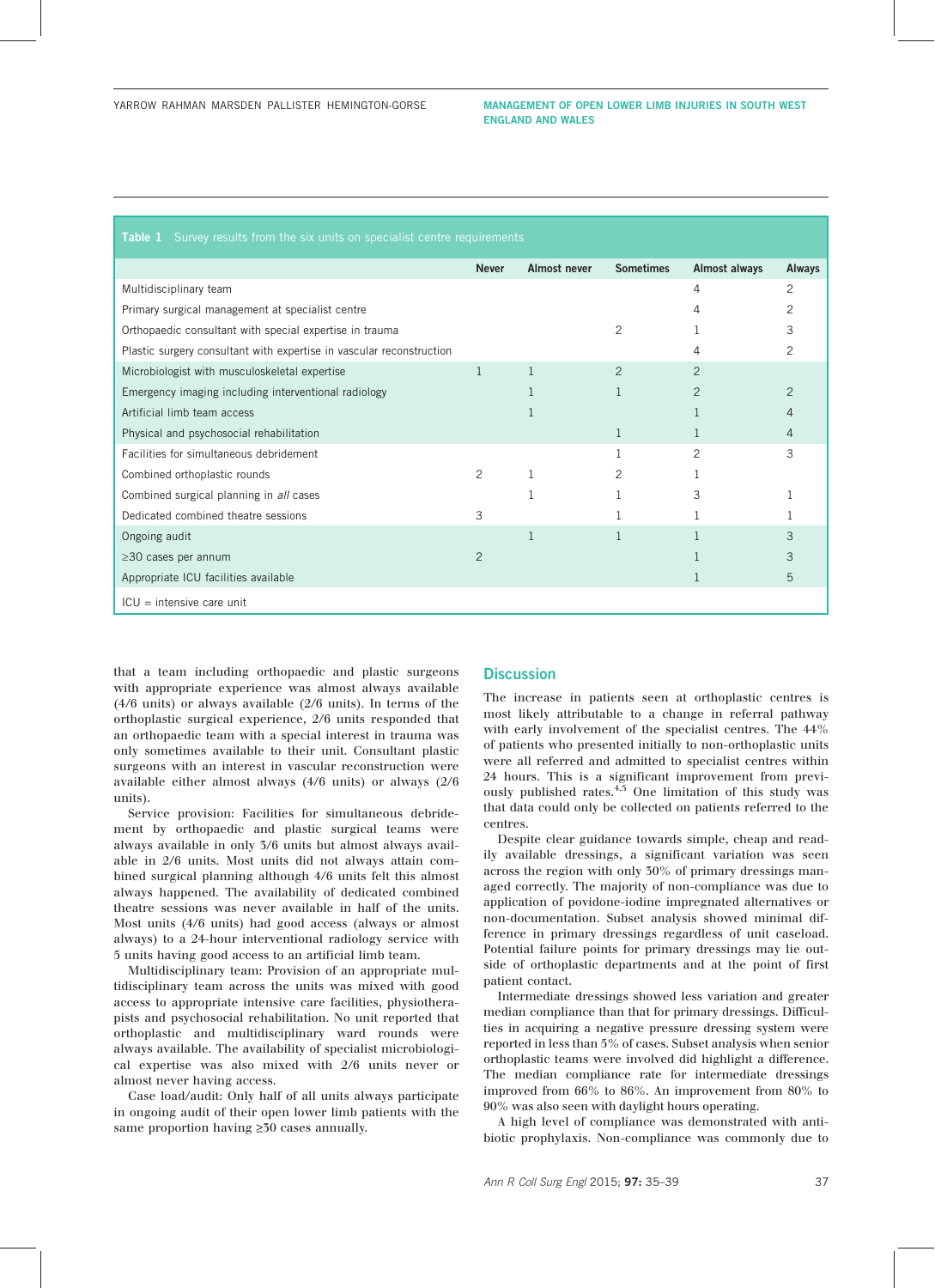use of alternative antibiotics. Procedural antibiotic prophylaxis was less well achieved with only half (51%) of the patients receiving correct prophylaxis at primary debridement and 62% at definitive fixation. The question and controversies of antibiotic prophylaxis are well covered in the standards, and the limitations of available evidence is acknowledged.<sup>1</sup>

Subset analysis showed some improvement with units reporting higher case loads. Antibiotics use prior to debridement improved from a mean of 50% to 57% and from 62% to 82% prior to definitive fixation. Results also improved when combined orthoplastic teams were involved, with antibiotic prophylaxis prior to debridement improving from a median of 50% to 76%. An audit in one South West unit presented in 2013 demonstrates how a significant improvement in antibiotic compliance in open diaphyseal fracture patients

can be made through simple, inexpensive educational methods and the use of ward-based posters (Fig 1).<sup>9</sup>

A joint orthoplastic approach with senior surgeons occurred at definitive fixation and coverage in 100% of cases. However, at primary assessment and debridement, only 55% of cases had early involvement of a senior orthoplastic team. This shows little improvement from a similar study reporting less than 40% plastic surgery involvement at the primary procedure in  $2008<sup>4</sup>$  and a comparable study published in  $2005$  showing only 62%.5 Although some variation was seen within the six units, early plastic surgery involvement seems to be persistently low. Compliance when senior orthoplastic teams are involved at the primary procedure and during daylight hours demonstrates improvement in all later outcome measures.

Intermediate wound dressings compliance was 94% and definitive surgical management within seven days was in